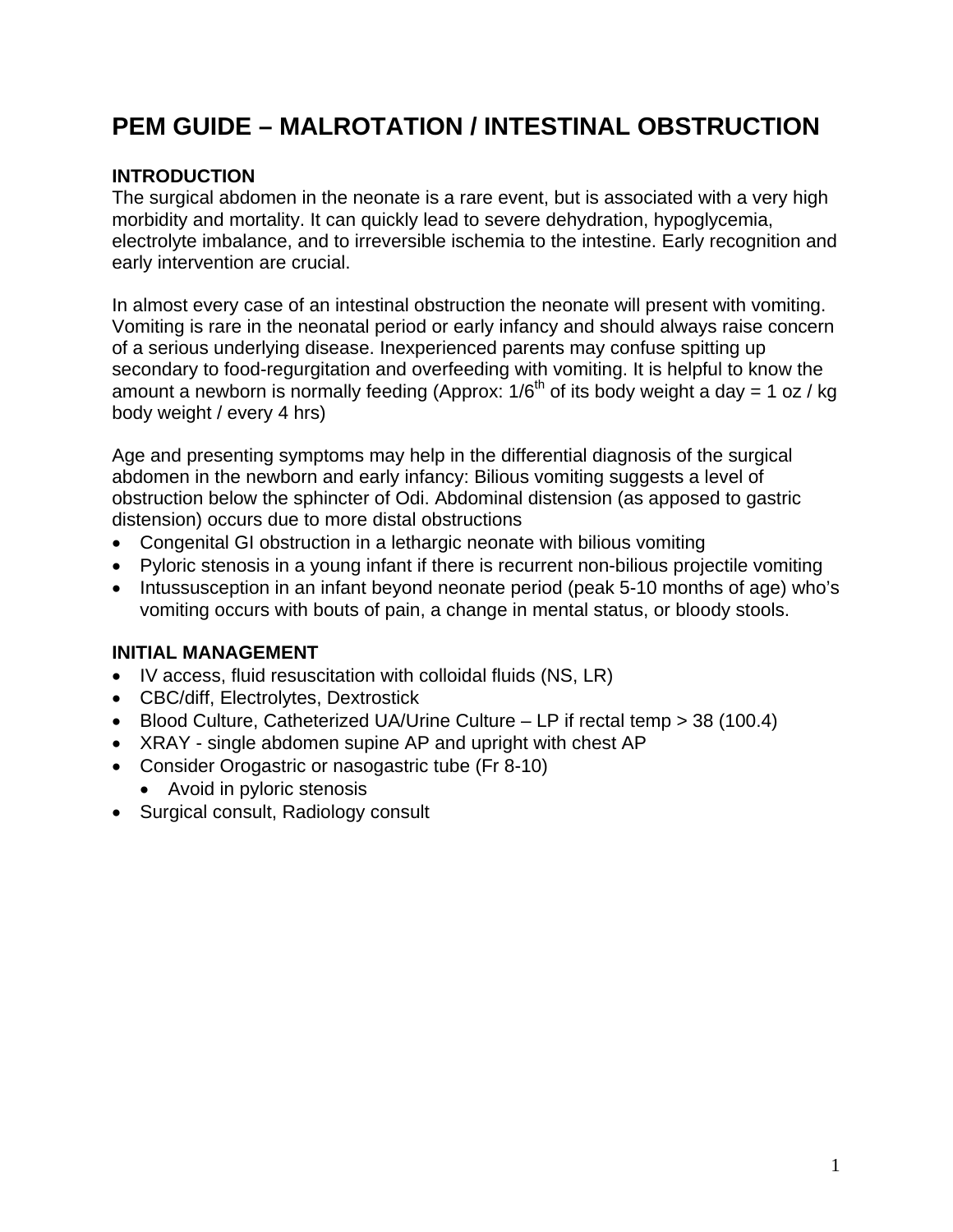| <b>INTESTINAL OBSTRUCTION IN THE NEONATE</b> |                                                   |
|----------------------------------------------|---------------------------------------------------|
| Proximal                                     | <b>Pyloric Stenosis</b>                           |
|                                              | <b>Gastric Volvulus</b>                           |
|                                              | <b>Malrotation with Ladd's Bands</b>              |
|                                              | <b>Annular Pancreas</b>                           |
|                                              | <b>Cholecdochal Cyst</b>                          |
|                                              | <b>Duodenal Atresia</b>                           |
| Middle                                       | <b>Malrotation with Midgut Volvulus</b>           |
|                                              | Jejunoileal Atresia                               |
| <b>Distal</b>                                | Intussusception                                   |
|                                              | Hirschsprung's Disease with Aganglionic Megacolon |

#### **MALROTATION**

During embryonic life, the colon and small bowel grow rapidly rotating in a counter clockwise direction, with the cecum passing anterior the superior mesenteric artery and coming to rest in the right lower quadrant. In patients with malrotation, the rotation ceases after the first 90 degrees, and the duodenum and ascending colon are juxtaposed around the superior mesenteric vessels, with the entire midgut suspended from a narrow mesenteric pedicle.

The malrotated bowel does not in itself cause any significant problem. However, two distinct clinical situations may complicate malrotation. The first and most severe is midgut volvulus. The midgut can at any time twist around it's narrow mesenteric pedicle resulting in a midgut volvulus. Progressive bowel strangulation then results in an ischemic loss of extensive bowel. The second complication is duodenal obstruction due to Ladd's band.

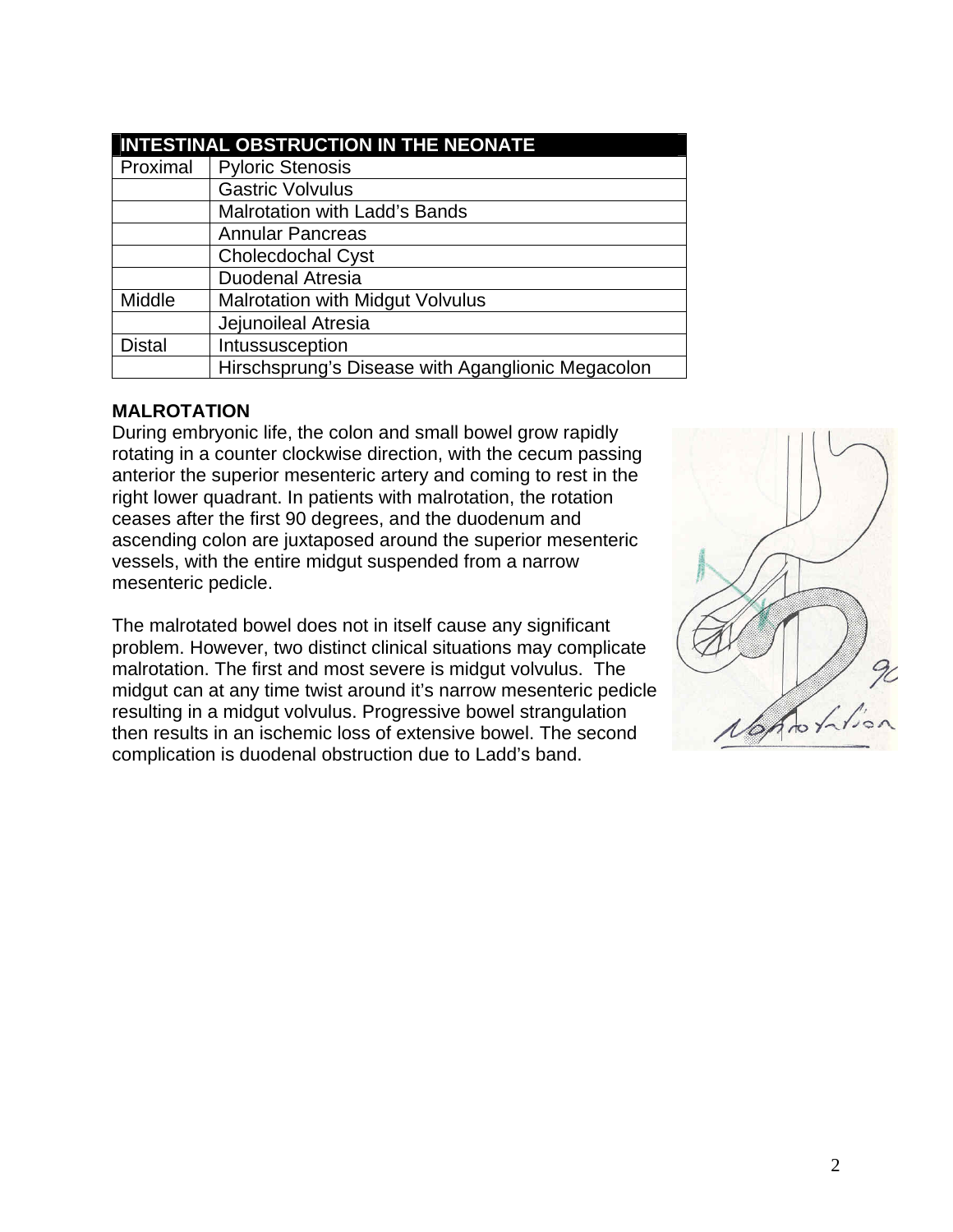#### **MIDGUT VOLVULUS**

Most patients with malrotation develop midgut volvulus within the first weeks of life. But volvulus can also happen later. Bilious vomiting is the initial symptom. The abdomen may or may not be distended. The clinical course is acute with rapid progression to midgut ischemia, unstable hemodynamics, intractable metabolic acidosis and necrosis with perforation. Depending on the progression of the strangulation the xray will show the picture of small bowel obstruction or lack of any gas in the abdomen. Obstruction at the second portion of the duodenum and "corkscrew" appearance of the small bowel on the upper gastrointestinal (GI) contrast study are diagnostic. Urgent surgical treatment should be considered once the diagnosis is established.





## **DUODENAL OBSTRUCTION DUE TO LADD'S BANDS**

With normal rotation the cecum migrates to the right lower quadrant and the cecal mesentery attaches to the abdominal wall in that location. In malrotation, the cecum remains in the right upper quadrant. The cecal mesentery (Ladd's Bands) crosses the duodenum to attach to the liver. These bands can result in duodenal obstruction. Infants present early in life with bilious vomiting.

#### **DUODENAL ATRESIA AND JEJUNOILEAL ATRESIA**

Duodenal atresia is a congenital obstruction of the second portion of the duodenum. Its etiology is believed to be failure of canalization of this bowel segment during the early gestational stage. Jejunoileal atresia is caused by a mesenteric vascular accident during fetal life. In such intestinal obstructions pregnancy is associated with polyhydramnios.

The neonate with duodenal atresia presents with feeding problems from day 1 of life on. In 80 percent of these patients, the papilla of Vater opens into the proximal duodenum and the vomiting is bilious. Abdominal plain film shows a characteristic "doublebubble" sign, demonstrating the bubbles in the stomach and the dilated proximal duodenum; this confirms the diagnosis.